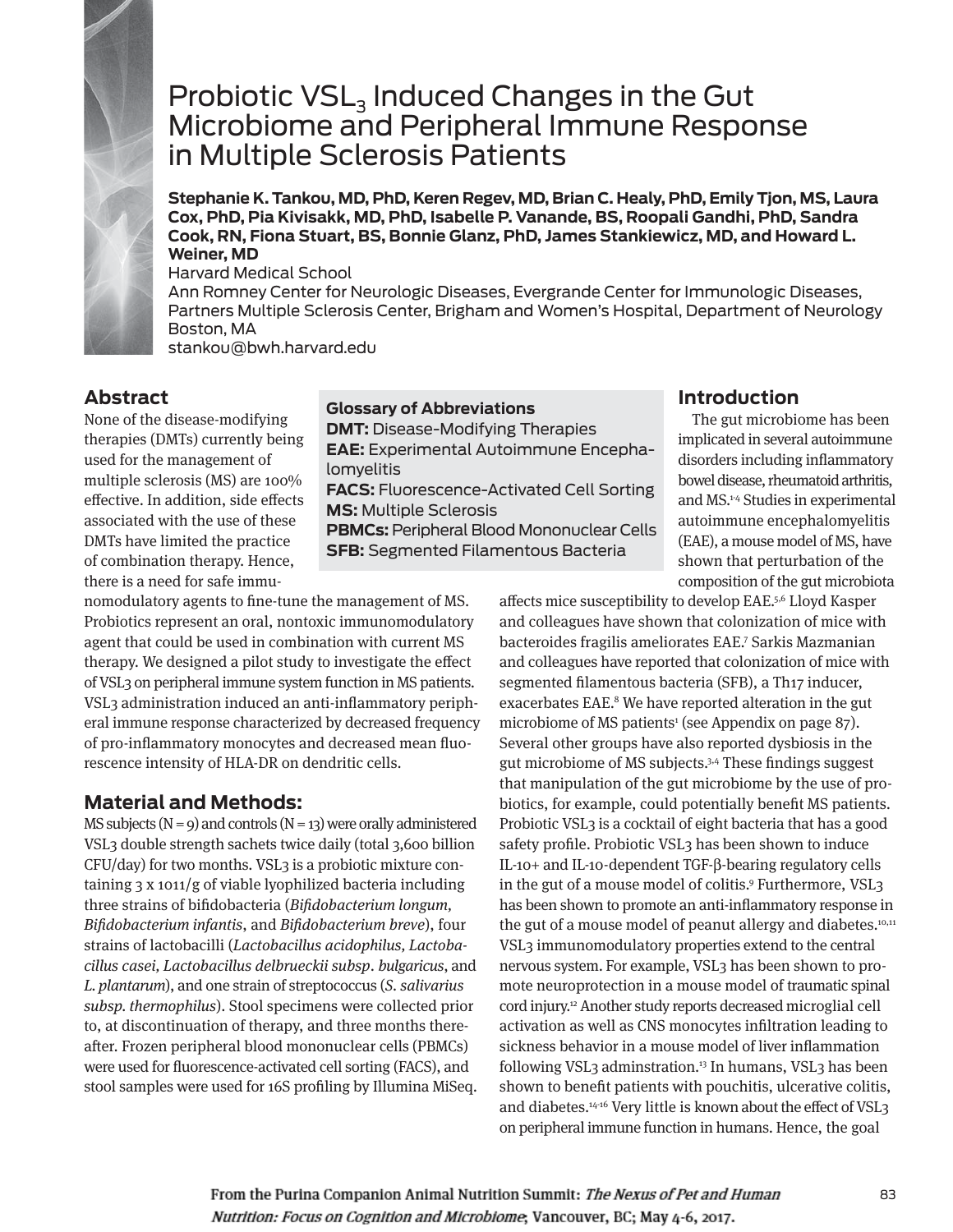**Figure 1.** Probiotic VSL<sub>3</sub> effect on alpha diversity of the gut microbiome. Rarefaction curves were calculated at multiple sequence depths on MiSeq platform for Shannon entropy to compare differences in alpha diversity at the indicated time points in a) controls (n=13) and b) MS patients (n=9). Shannon index was also measured at a depth of 10000 reads in c) controls and MS subjects at the indicated time points.



**Figure 2.** Probiotic VSL<sub>3</sub> effect on microbial community structure. Principal coordinate analysis of weighted Unifrac distances colored according to time points in healthy controls (HC) and multiple sclerosis patients (MS).



of this study is to investigate the effect of probiotic VSL3 on peripheral immune function in healthy controls and MS subjects.

#### **Administration of Probiotic VSL3 Is Associated with Changes in the Structure and Composition of the Gut Microbiome in Healthy Controls and and MS Patients**

Microbial DNA was extracted from fecal samples, and 16S rRNA gene sequencing was performed on Illumina MiSeq platforms using primers targeting the V4 variable region. To assess overall differences in microbial community structure in MS patients and controls, we calculated measures of alpha and beta diversity. Alpha diversity represents microbial diversity within each sample, whereas beta diversity measures differences between samples. Shannon entropy, an alpha-diversity measurement of richness and evenness was measured at multiple sequencing depths using rarefaction curves. We found that administration of VSL3 was associated with decreased alpha diversity in healthy controls (Figure 1a and 1c). No change in alpha diversity was observed in MS subjects following VSL3 administration (Figure 1b).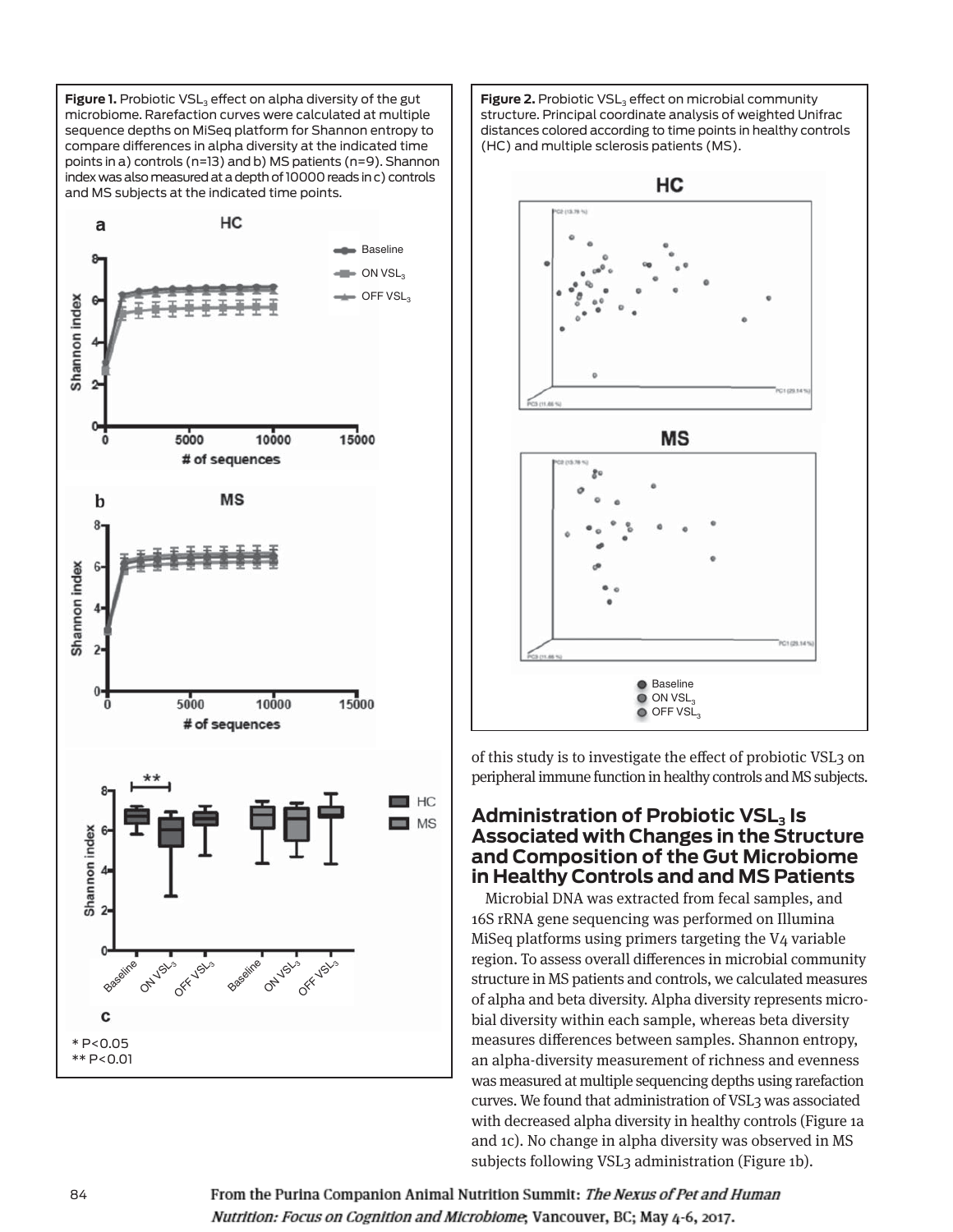



Figure 4. Probiotic VSL<sub>3</sub> effect on mean fluorescence intensity (MFI) of latency associated peptide (LAP) and T regulatory cells frequency. FACS analysis was used to compare (a) the MFI of LAP on CD4 T cells and (b) total LAP MFI in healthy controls (HC) and multiple sclerosis patients (MS) at the indicated time points. FACS analysis was used to compare (c) the frequencies of CD4+ IL-10+ T cells and (d) CD39+ CD25 high T cells in healthy controls (HC) and multiple sclerosis patients (MS) at the indicated time points.

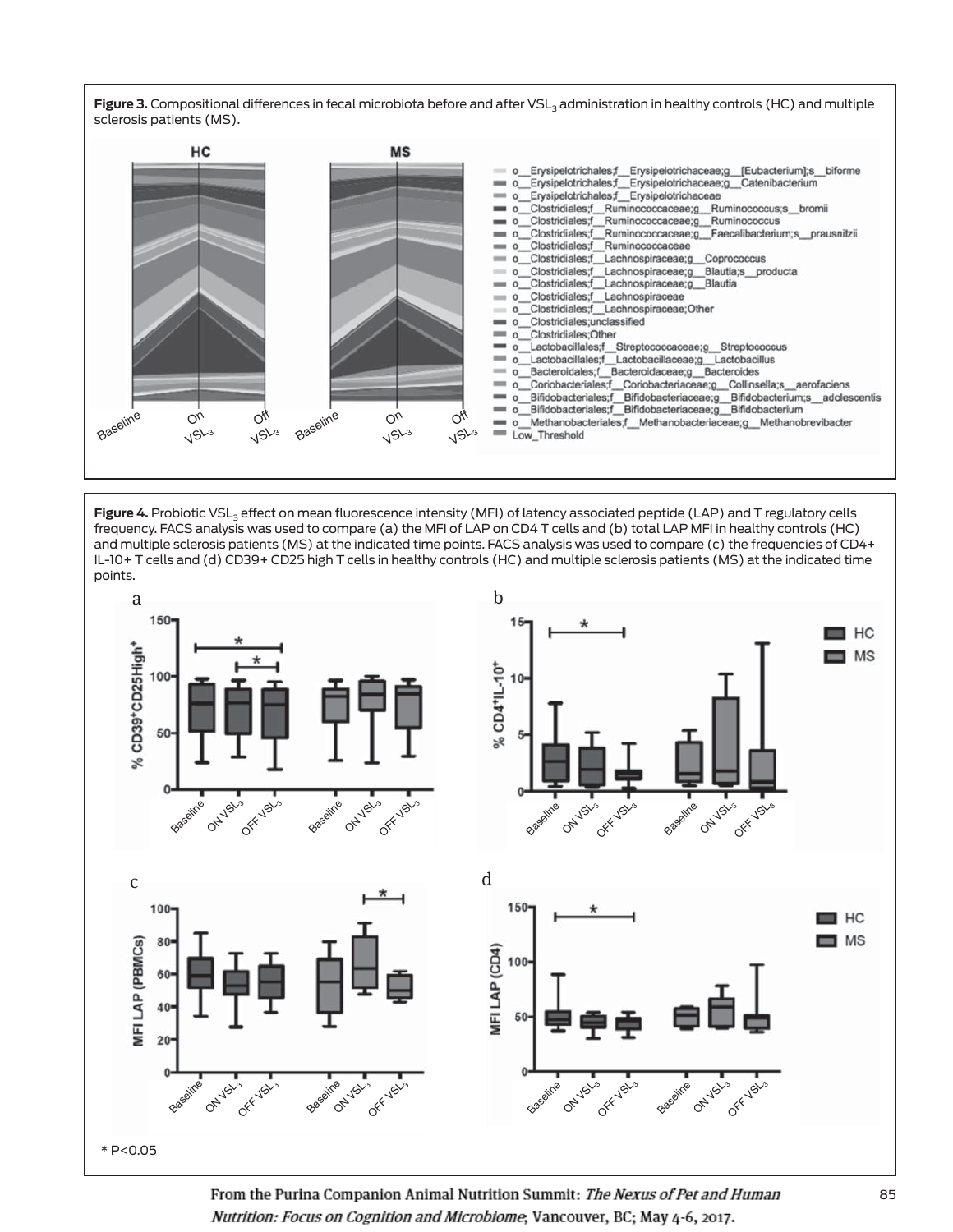

**Figure 6.** Probiotic VSL<sub>3</sub> effect on mean fluorescence intensity (MFI) of HLA-DR on dendritic cells. FACS analysis was used to compare the HLA-DR MFI on dendritic cells from healthy control (HC) and multiple sclerosis (MS) patients at the indicated time points.



Following administration of probiotic VSL3, communities shifted out along PC1 and then shifted back to baseline distribution on discontinuation of VSL3 (Figure 2). We next investigated whether the relative abundance of specific bacterial strains differed following administration and discontinuation of VSL3 in controls and MS subjects (Figure 3). The relative abundance of genera Streptococcus and Blautia, as well as order clostridiales and family lachnospiraceae, all belonging to the phylum Firmicutes were increased following administration of VSL3. The relative abundance of these bacterial strains returned to baseline following discontinuation of VSL3 (Figure 3).

# **VSL3 Effect on Peripheral Immune Function**

Blood samples from all subjects were collected at baseline, two months after initiation of VSL3, and at three months post discontinuation of VSL3. PBMCs were isolated from these blood samples at all three time points and subsequently used for FACS analysis. Given prior reports of increased LAP+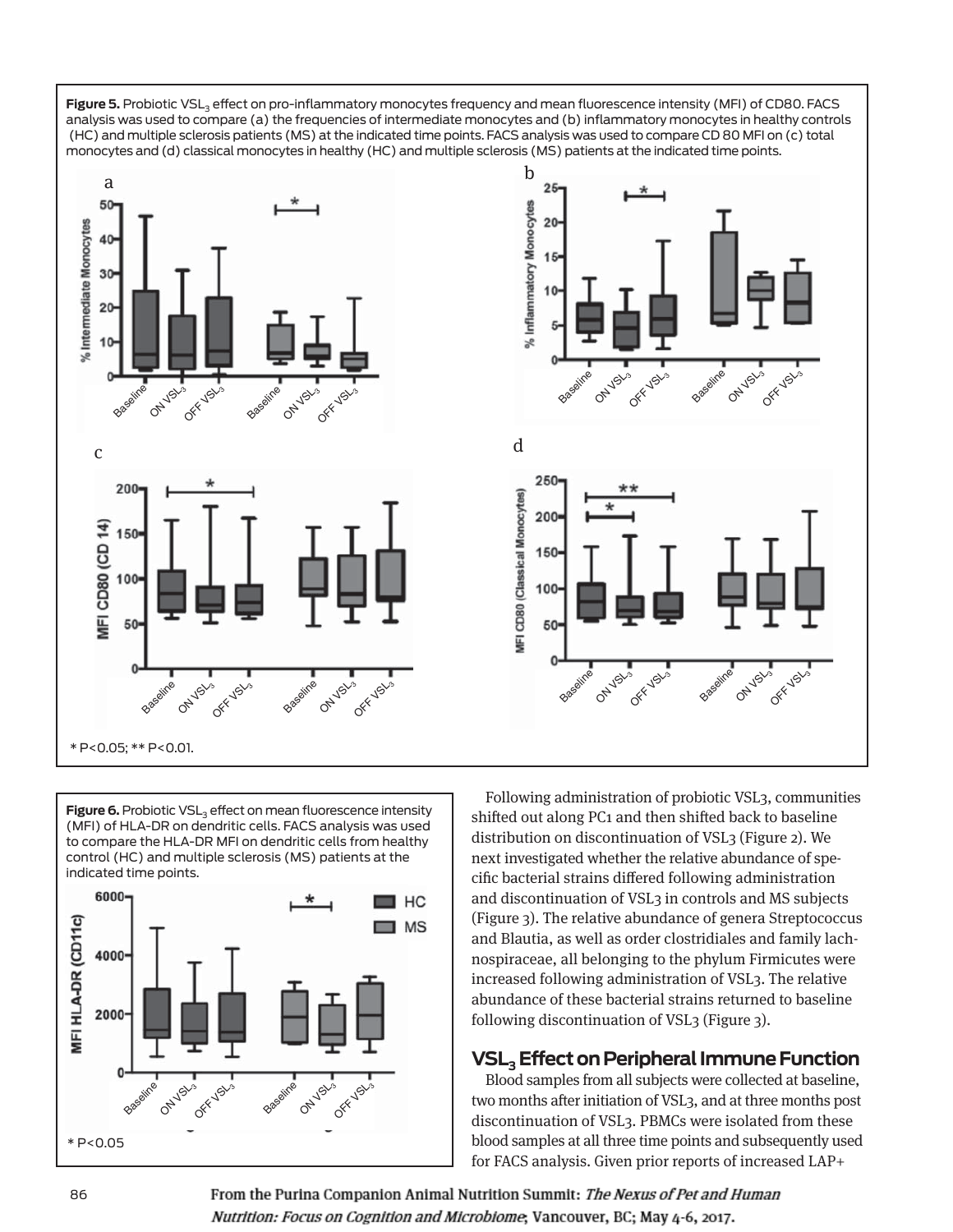



and IL10+ T regulatory cells (T regs) in the gut following VSL3 administration, we conducted experiments to investigate the effect of probiotic VSL3 on peripheral T regs. No significant change in the relative frequency of IL-10+ or CD39+ T regs as observed following administration of VSL3. Discontinuation of VSL3 was associated with decreased relative frequency of IL-10+ as well as CD39+ T regs was observed in healthy controls (Figure 4a and 4b).We also observed decreased mean fluorescence intensity of LAP following discontinuation of VSL3 in healthy controls and MS patients (Figure 4c and 4d). We also did immune-cell profiling of monocytes from healthy control and MS subjects at the three time points and found that administration of VSL3 was associated with decreased frequency of intermediate monocytes in MS patients (Figure 5a). Discontinuation of VSL3 was associated with increased frequency of inflammatory monocytes in healthy control (Figure 5b). In healthy controls, we also observed decreased mean fluorescence intensity of costimulatory marker CD80 on monocytes following administration of VSL3 (Figure 5c and 5d). In MS patients, we observed decreased mean fluorescence intensity of HLA-DR on dendritic cells following administration of VSL3.

## **Conclusion**

Our studies showed that administration of probiotic VSL3 was associated with an increased relative abundance of bacterial strains belonging to the phylum Firmicutes, such as Streptococcus and Blautia in both HC and MS patients. At the immune level, VSL3 effect was predominantly seen on monocytes and dendritic cells. VSL3 administration induced an anti-inflammatory peripheral innate immune response characterized by decreased frequency of interme-

diate monocytes in MS subjects as well as decreased mean fluorescence intensity of costimulatory marker CD80 on monocytes in controls. Administration of VSL3 was also associated with decreased mean fluorescence intensity of HLA-DR on dendritic cells in MS subjects. On the other hand, discontinuation of VSL3 induced a pro-inflammatory immune response characterized by increased frequency of inflammatory monocytes in controls. We also observed decreased frequency of IL-10+ and CD39+ T regs in controls as well as decreased mean fluorescence intensity of LAP in both healthy control and MS subjects following discontinuation of VSL3.

Taken together, these findings suggest that the use of the probiotic VSL3 can induce an anti-inflammatory peripheral innate immune response in MS subjects. Further studies are needed to validate these findings and to determine if VSL3 induced anti-inflammatory peripheral immune response is associated with improved disease outcome in MS patients.

#### **References**

1. Jangi S, Gandi R, Cox LM, et al. Alterations of the Human Gut Microbiome in Multiple Sclerosis. Nat Comm. 2016;7:12015.

2. Zhang X, Zhang D, Jia H, et al. The Oral and Gut Microbiomes Are Perturbed in Rheumatoid Arthritis and Partly Normalized After Treatment. Nat Med. 2015;21(8):895-905.

3. Miyake S, Kim S, Suda W, et al. Dysbiosis in the Gut Microbiota of Patients with Multiple Sclerosis, with a Striking Depletion of Species Belonging to Clostridia XIVa and IV Clusters. PLOS ONE. 2015;10(9):e0137429.

4. Chen J, Chia N, Kalari KR, et al. Multiple Sclerosis Patients Have a Distinct Gut Microbiota Compared to Healthy Controls. Sci Rep. 2016;6:28484. doi:10.1038/srep28484

5. Berer K, Mues M, Koutrolos M, et al. Commensal Microbiota and Myelin Autoantigen Cooperate to Trigger Autoimmune Demyelination. Nature. 2011;479(7374):538-541.

6. Ochoa-Reparaz J, Mielcarz DW, Ditrio LE, et al. Role of Gut Commensal Microflora in the Development of Experimental Autoimmune Encephalomyelitis. J Immunol. 2009;183(10): 6041-6050.

7. Ochoa-Reparaz J, Mielcarz DW, Ditrio LE, et al. Central Nervous System Demyelinating Disease Protection by the Human Commensal Bacteroides fragilis Depends on Polysaccharide A Expression. J Immunol. 2010;185(7):4101-4108.

8. Lee YK, Menezes JS, Umesaki Y, et al. Proinflammatory T-Cell Responses to Gut Microbiota Promote Experimental Autoimmune Encephalomyelitis. Proc Nat Acad Sci USA. 2011;108(Suppl 1):4615-4622. doi:10.1073/pnas